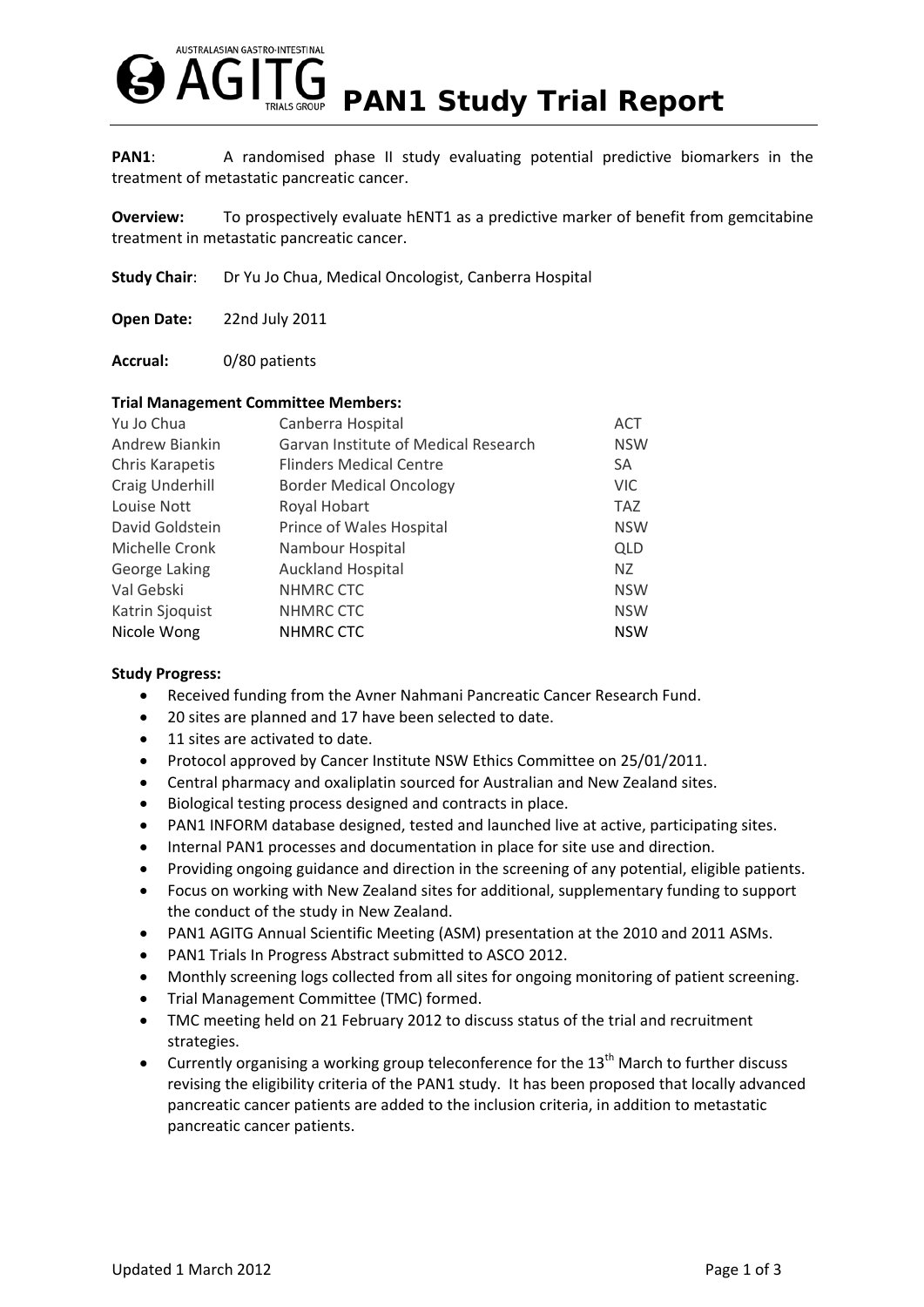

## **Site summary:**

| <b>Site Name</b>               | <b>Activation</b><br><b>Date</b> | <b>Recruitment</b> |
|--------------------------------|----------------------------------|--------------------|
| Canberra Hospital              | 22/07/2011                       | 0                  |
| <b>Tweed Hospital</b>          | 27/07/2011                       | 0                  |
| Royal Hobart                   | 28/07/2011                       | 0                  |
| Nambour                        | 31/08/2011                       | 0                  |
| <b>Border Medical Oncology</b> | 22/09/2011                       | 0                  |
| <b>Geelong Hospital</b>        | 27/09/2011                       | 0                  |
| Townsville                     | 27/09/2011                       | 0                  |
| Royal North Shore              | 03/11/2011                       | 0                  |
| Port Macquarie                 | 23/11/2011                       | 0                  |
| <b>Flinders Medical Centre</b> | 12/12/2011                       | 0                  |
| Royal Perth                    | 17/01/2012                       | O                  |
| Christchurch Hospital          |                                  |                    |
| <b>Auckland Hospital</b>       |                                  |                    |
| Prince of Wales                |                                  |                    |
| Queen Elizabeth                |                                  |                    |
| Austin                         |                                  |                    |
| Calvary Mater                  |                                  |                    |

## **Screening logs: 30 patients screened to‐date.**

|                       | # of Pts |                                                                                              |
|-----------------------|----------|----------------------------------------------------------------------------------------------|
| Site                  | screened | Reasons not recruited to trial                                                               |
|                       |          | The patient was ineligible for the trial as they had a previous cancer                       |
|                       |          | diagnosed within the past 5 years.                                                           |
|                       |          | 2 patients did not have adequate liver function tests. The tissue for                        |
|                       |          | 1 patient was sent for hENT1 testing.                                                        |
|                       |          | 1 patient had non-measurable metastatic disease.                                             |
|                       |          | 1 patient had non-measurable disease and unable to biopsy primary                            |
|                       |          | tumour. Also declined chemotherapy.                                                          |
| Canberra Hospital     | 6        | 1 patient did not have metastatic disease.                                                   |
|                       |          | 2 patients were eligible however did not want to join the study.<br>$\overline{\phantom{a}}$ |
|                       |          | 1 patient had elevated bilirubin results.                                                    |
| <b>Tweed Hospital</b> | 4        | 1 potential patient in screening.                                                            |
|                       |          | 1 patient did not have a core biopsy available and did not agree to                          |
|                       |          | have a core biopsy of their cancer;                                                          |
|                       |          | 1 patient had symptomatic coronary or cardiac insufficiency;                                 |
|                       |          | 2 patients did not have metastatic disease;                                                  |
|                       |          | 1 patient had bowel cancer and not pancreatic cancer;                                        |
| <b>Border Medical</b> |          | 1 patient had disease recurrence within 6 months after completion                            |
| Oncology              | 6        | of pervious chemotherapy.                                                                    |
|                       |          | 1 patient did not have metastatic disease;<br>$\overline{\phantom{a}}$                       |
|                       |          | 1 patient did not have adequate liver function tests;                                        |
|                       |          | 1 patient had already commenced chemotherapy;<br>$\overline{\phantom{a}}$                    |
|                       |          | 1 patient had had previous chemoradiotherapy which was not radio-                            |
|                       |          | sensitiser dose chemotherapy.                                                                |
|                       |          | 1 patient did not have a core biopsy available and did not agree to                          |
| Townsville            | 6        | have a core biopsy of their cancer.                                                          |